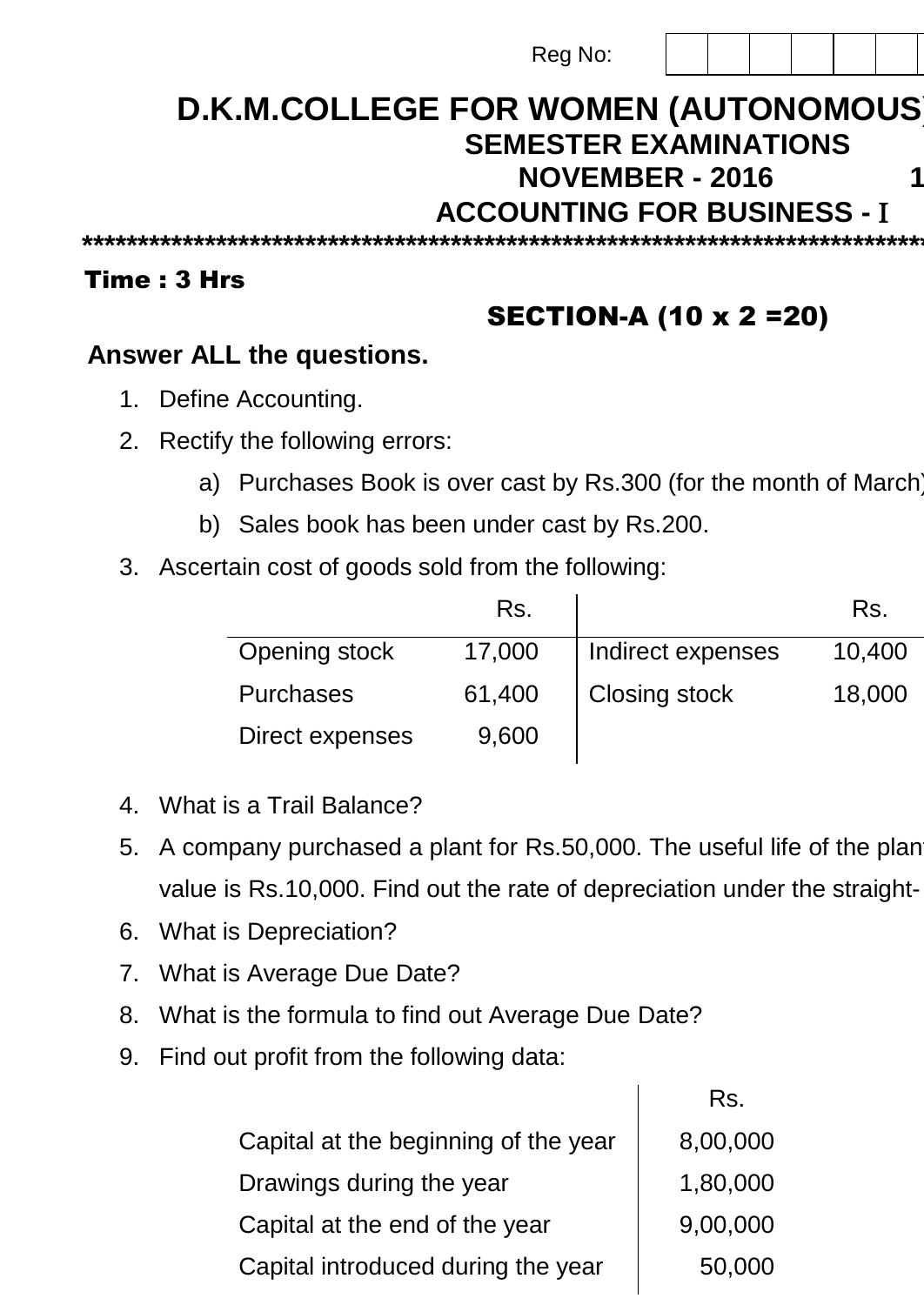# SECTION-B (5 x 5 =25)

### **Answer any FIVE of the following questions.**

11. Journalise the following transactions in the book of Sri. T.N. of Coimbat

| 2015  |                                                |
|-------|------------------------------------------------|
| Oct 1 | Commenced business with Rs.50,000              |
| 3     | Purchased goods for cash Rs.10,000 at 5% trade |
| 4     | Paid carriage Rs.50                            |
| 8     | Purchased machinery for Rs.20,000              |
| 10    | Sold goods to Madan on account for Rs.15,000   |

12. Prepare Trail Balance from the following:

|                            | Rs.    |                      | Rs.    |
|----------------------------|--------|----------------------|--------|
| Capital                    | 9,000  | Rent outstanding     | 1,000  |
| <b>Plant and machinery</b> | 12,000 | Opening stock        | 2,000  |
| <b>Purchases</b>           | 8,000  | <b>Sales Returns</b> | 4,000  |
| <b>Sales</b>               | 12,000 | Investments          | 14,000 |
| <b>Sundry creditors</b>    | 8,000  | <b>Debtors</b>       | 12,000 |
| <b>Bank loan</b>           | 22,000 |                      |        |
|                            |        |                      |        |

- 13. A machine purchased on  $1<sup>st</sup>$  July 2013 at a cost of Rs 14,000 a installation. The depreciation is written off at 10% on the original cos closed on 31<sup>st</sup> December each year. The machine was sold for Rs.9,50 the machinery account for all the years.
- 14. From the following balance extracted at the close of the year ended 3 and Loss account of Mr. Raj as at the date:

|                              | Rs.    |                         |
|------------------------------|--------|-------------------------|
| Gross profit                 | 55,000 | <b>Repairs</b>          |
| Carriage on sales            | 500    | Telephone expenses      |
| Office rent                  | 500    | Interest (Dr.)          |
| <b>General expenses</b>      | 900    | Fire insurance premium  |
| <b>Discount to customers</b> | 360    | <b>Bad debts</b>        |
| <b>Interest from Bank</b>    | 200    | Apprentice premium(Cr.) |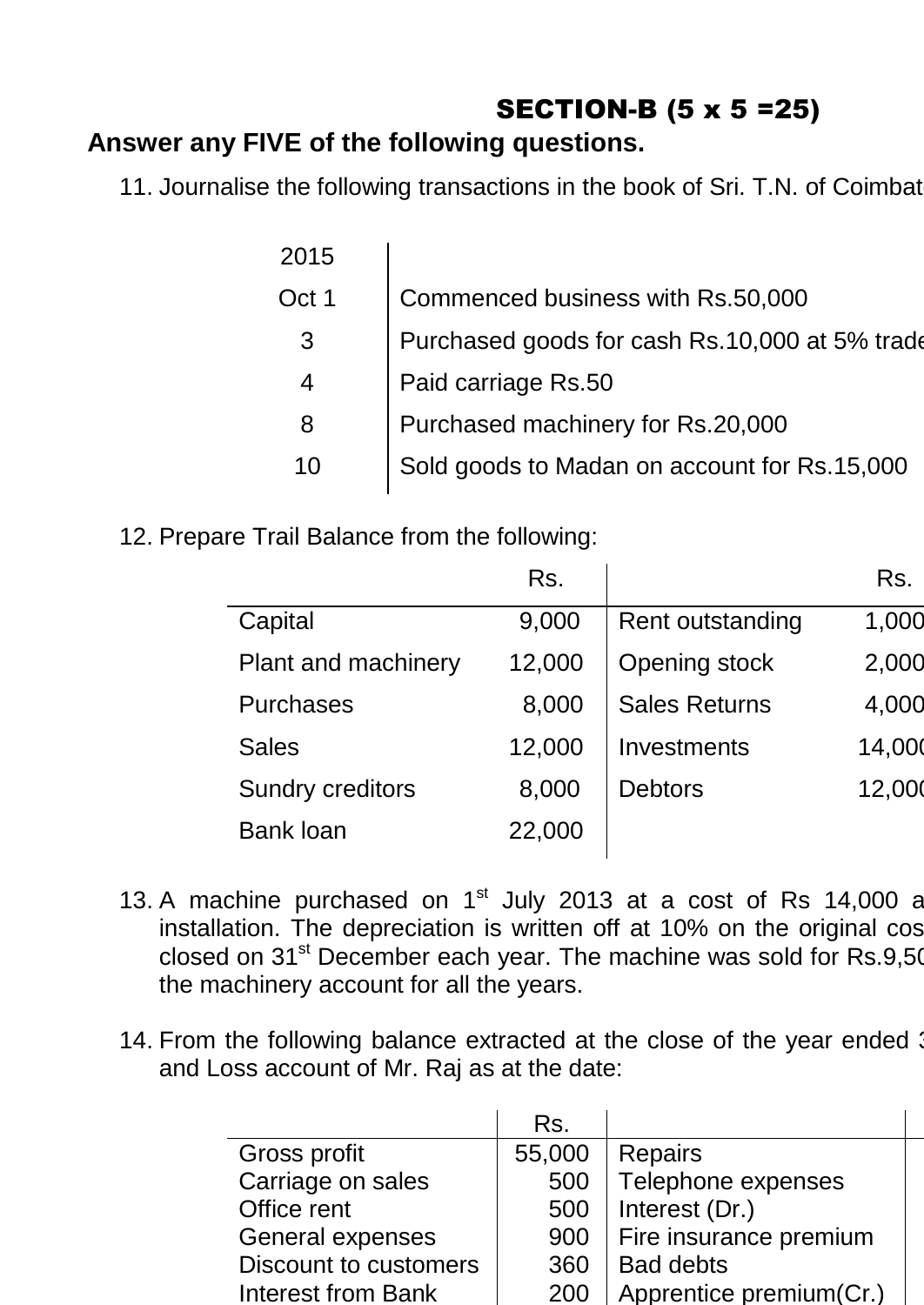During the year he introduction additional capital of Rs.20,000 From the above particulars prepare a statement of profit and loss of I 31.12.2011.

16. From the following information ascertain opening Stock (i.e., on 01-01-

|                              | Rs.      |
|------------------------------|----------|
| Purchases made during 2015   | 2,50,000 |
| Sales made during 2015       | 3,25,000 |
| Stock on 31-12-2015          | 60,000   |
| Wages                        | 3,000    |
| Rate of gross profit on cost | 25%      |

17. Write short note on "Accounting Conventions".

18. R owes S the following sums of money due from him on the dates state Rs.300 due on March 9. 2013. Rs.1,000 due on April 2. 2013.

Rs.4,000 due on April 30. 2013.

Rs.100 due on June 1. 2013.

He wants to make the complete payment on 30-6-2013. Calculate inter average due date method.

# SECTION-C (3 x 10 =30)

### **Answer ALL the questions.**

19. (a) Prepare a Bank Reconciliation Statement from the following data as

| Balance as per cash book<br>a)                  |  |
|-------------------------------------------------|--|
| b) Cheques issued but not presented for payment |  |
| Cheques deposited in bank but not collected     |  |
| Bank paid insurance premium<br>d)               |  |
| Direct deposit by a customer<br>e)              |  |
| Interest on investment collected by bank        |  |
| <b>Bank charges</b>                             |  |
|                                                 |  |

(Or)

(b) From the following Trail Balance extracted from the books of Kama Profit &Loss A/c and Balance Sheet for the year ended 31.12.2015.

| Debit balances | <b>Credit balances</b> |
|----------------|------------------------|
| Cash at Bank   | $2,610$   Creditors    |
| Daal Dahte     | $AB$ $CD$ $AD$ $Dia$   |